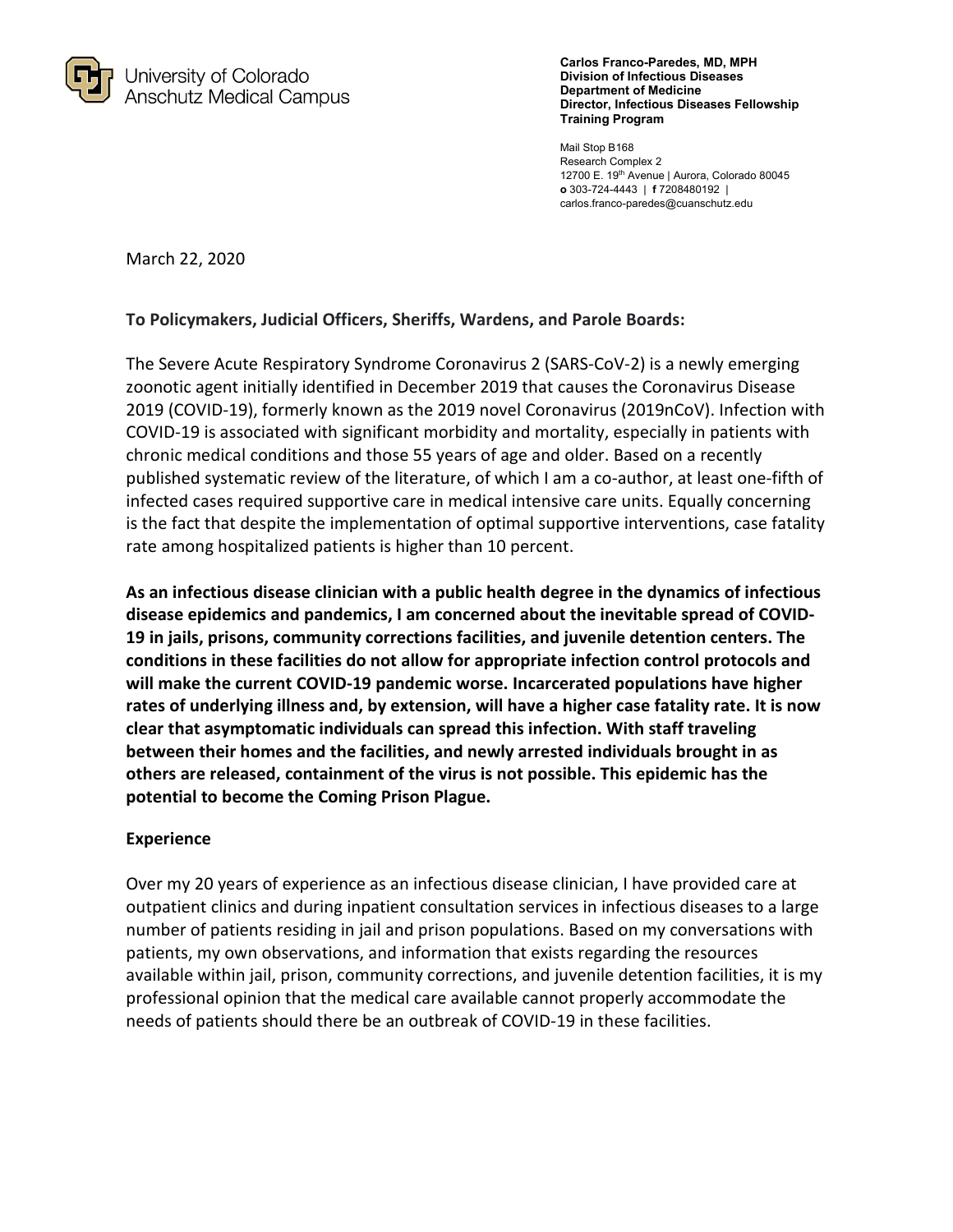People who are considered at high risk of severe illness and death should they be infected with the coronavirus include the following:

- People age 55 or older
- Anyone diagnosed with cancer, autoimmune disease (including lupus, rheumatoid arthritis, psoriasis, Sjogren's, Crohn's), chronic lung disease (including asthma, COPD, bronchiectasis, idiopathic pulmonary fibrosis), history of cardiovascular disease (MI), chronic arthritis (rheumatoid, psoriatic), chronic liver or kidney disease, diabetes, hypertension, heart failure, HIV, on chronic steroids or other immunosuppressant medications for chronic conditions
- People with a history of smoking or other substance use disorders
- Pregnant women

I can also certify that incarcerated individuals have a higher prevalence of chronic medical conditions that place them at high risk of developing severe coronavirus disease and potentially dying from this infection. Some of these medical conditions include HIV/AIDS, uncontrolled diabetes mellitus, chronic obstructive pulmonary disease, and other conditions.

# **Risk Factors Present in Jails, Prisons, and Juvenile Detention Centers**

Detention and incarceration of any kind requires large groups of people to be held together in a confined space and creates the worst type of setting for curbing the spread of a highly contagious infection such as COVID-19. To contain the spread of the disease, infection prevention protocols must be meticulously followed. These infection prevention protocols include "social distancing" measures, where individuals maintain a distance of at least six feet from each other, and frequent hand-washing and other good hygiene practices. These protocols apply to both incarcerated and non-incarcerated individuals. In a carceral setting, these protocols would require, for example, that individuals sleep one person per cell, rather than in bunk beds. These protocols are necessary to prevent spread of COVID-19 among otherwise healthy people, and are imperative for high-risk individuals.

The number of private rooms in a typical jail, prison, or juvenile detention facility is insufficient to comply with the recommended airborne/droplet isolation guidelines. Another important consideration that complicates disinfection and decontamination practices is the ability of this novel coronavirus to survive for extended periods of time on materials that are highly prevalent in secure settings, such as metals and other non-porous surfaces. Current outbreak protocols require frequent disinfection and decontamination of all surfaces of the facility, which is exceedingly difficult given the large number of incarcerated individuals, frequent interactions between incarcerated individuals and staff, and regularity with which staff move in and out of each facility. Again, it is critical to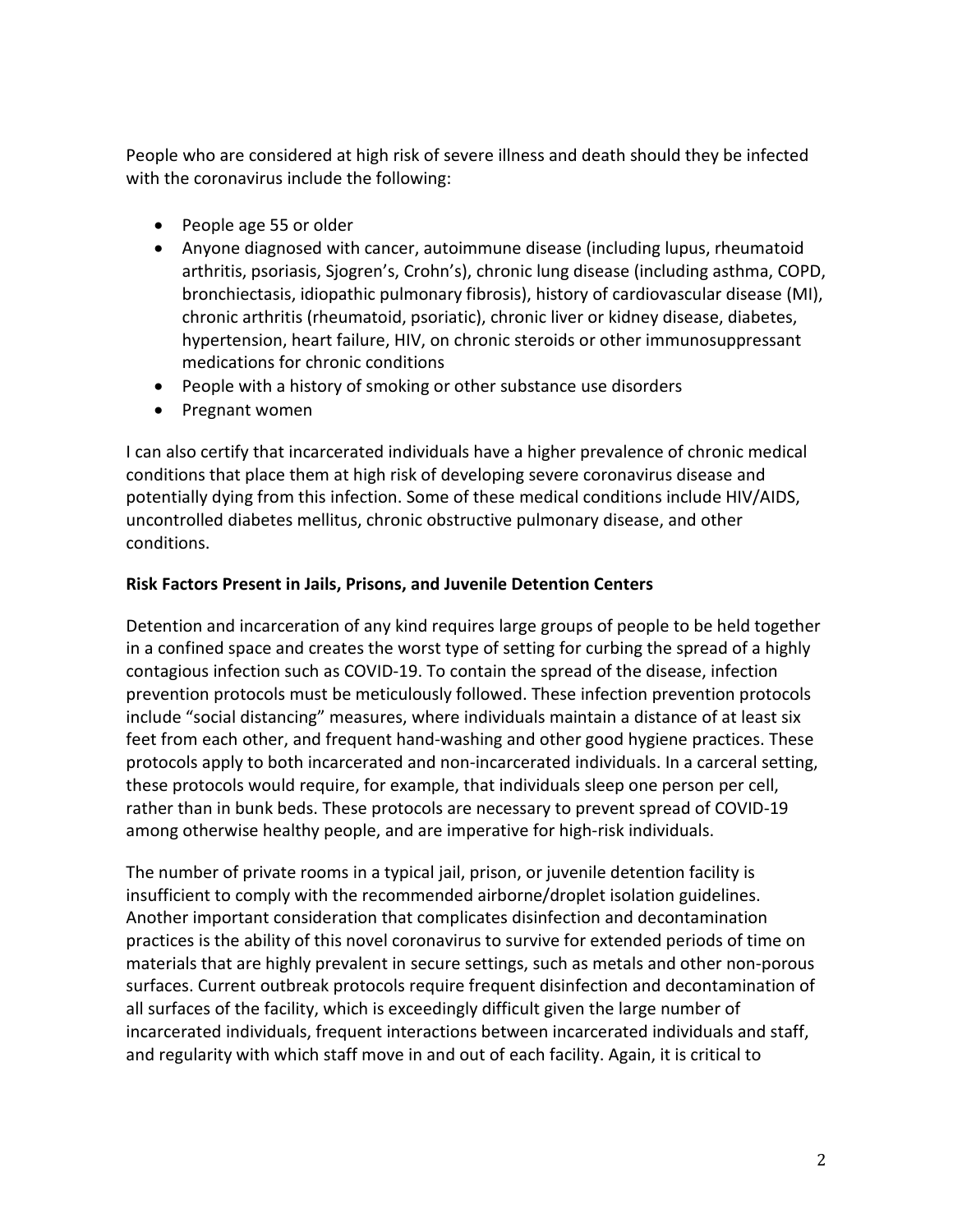understand that even asymptomatic individuals can spread virus to others. Therefore, merely screening those with symptoms is inadequate to keep COVID-19 out of jail and prison facilities.

Responding to this outbreak calls for highly trained staff to correctly institute and enforce isolation and quarantine procedures and have training on the appropriate utilization of personal protective equipment. It is essential that nursing and medical staff be trained in infection control practices, implementing triage protocols, and the medical management of suspected, probable and confirmed cases of coronavirus infection. These same personnel would have to initiate the management of those with severe disease. Since these are closed facilities, the number of exposed, infected, and ill individuals may rapidly overwhelm staff and resources. As a result, many patients would need transfer to hospitals near these facilities, likely overwhelming the surrounding healthcare systems, which are already functioning at full capacity caring for the general non-incarcerated community.

## **Likely Outcome if COVID-19 Spreads in Jails, Prisons, and Juvenile Detention**

Given the high population density of jails, prisons, and juvenile detention centers, and the ease of transmission of this viral pathogen, the infection rate will be exponential if even a single person, with or without symptoms, that is shedding the virus enters a facility. For every person with the virus, they will infect more than 2 other people – whether they be incarcerated individuals or staff. Of those infected, one-fifth will get so ill that they require hospital admission, and about 10% will develop severe disease requiring treatment only available in the intensive care unit. To illustrate the magnitude of this threat, a jail or prison that holds 1500 individuals can anticipate that 500-650 individuals may acquire the infection. Of these, 100 to 150 individuals may develop severe disease requiring admission to the hospital, potentially to an intensive care unit. Of these, 10-15 individuals may die from respiratory failure. The cost of care in the intensive care unit is on the order of \$5,000 to \$8,000 dollars per day, and often more for those requiring mechanical ventilation.

For the 2,200-inmate Denver Jail, for example, the only hospital that is currently accepting these patients is Denver Health. Denver Health only has a capacity of 525 beds in the entire facility. Intensive care unit capacity at Denver Health is 24 beds in the medical ICU, 23 beds in the surgical/trauma ICU, and 12 beds in a step-down unit (that may be able to support ventilated patients). Therefore, a large outbreak in a jail or prison facility would put a tremendous strain on the medical system in Colorado to the detriment of patients across the region. It is reasonable to anticipate that there will be the loss of additional lives that could have otherwise been saved.